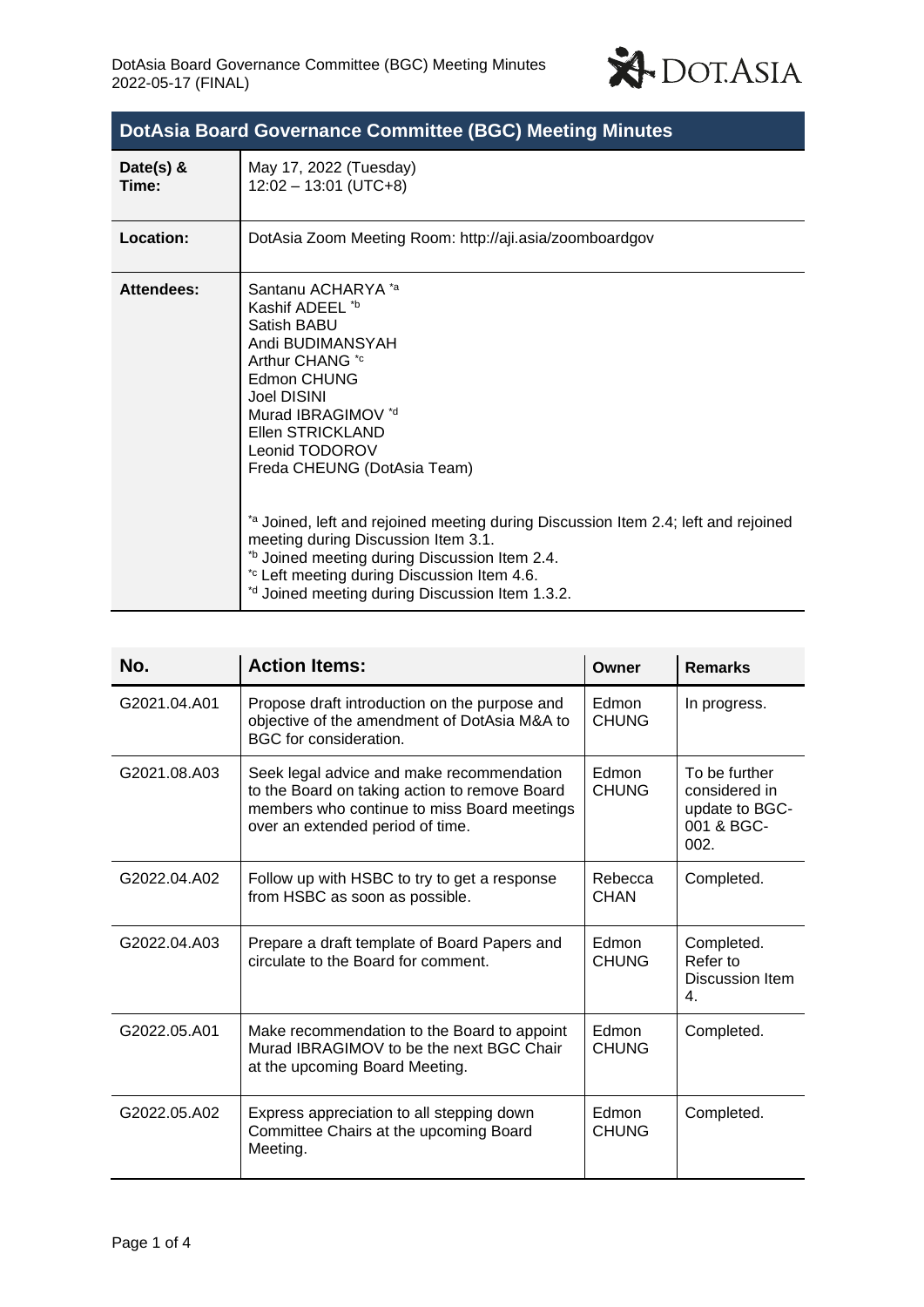

# **Discussions:**

## **1. Roll Call**

- 1.1. Satish continued chairing the BGC meeting on May 17.
- 1.2. Roll call. Those present for all or part of the meeting are included in the Attendees section.
- 1.3. Question was raised on whether there are any concerns for electing a BGC Chair.
	- 1.3.1. In terms of the sanctioned situation for HSBC, it was noted that DotAsia team is comfortable to move forward with the election based on the correspondence with HSBC.
	- 1.3.2. In terms of the lawsuit situation, it was noted that DotAsia team's suggestion remains for litigants against the Organisation to withhold standing as candidates for Board leadership positions.
- 1.4. It was suggested and agreed to bring forward the BGC Chair Discussion.

#### **2. BGC Chair Discussion**

- 2.1. Question was raised on the BGC Chair election process. It was explained that the BGC shall discuss to find a suitable person, and then make recommendation to the full Board for confirmation and consideration.
- 2.2. Satish expressed that he is willing to continue as the BGC Chair. Self-Nomination of Satish BABU was received and accepted.
- 2.3. Nomination of Murad IBRAGIMOV was received from Leonid TODOROV. The nomination was accepted by Murad.
- 2.4. Candidacy statements from Satish and Murad were put forward, followed by a series of Q&A.
- 2.5. BGC discussed and agreed to support Murad IBRAGIMOV to be the next BGC Chair, and recommend to the Board to confirm the appointment at the upcoming Board Meeting. (G2022.05.A01)
- 2.6. It was suggested and agreed with no objections to have Satish continue to chair the remainder of the meeting.
- 2.7. It was proposed and agreed to express appreciation to all Committee Chairs stepping down at the upcoming Board Meeting. (G2022.05.A02)

### **3. Adoption of Minutes of Last BGC Meeting on Apr 26, 2022**

- 3.1. Draft 1 of BGC meeting minutes 2022.04.26 and action items were discussed.
- 3.2. BGC meeting minutes 2022.04.26 approved with no objections.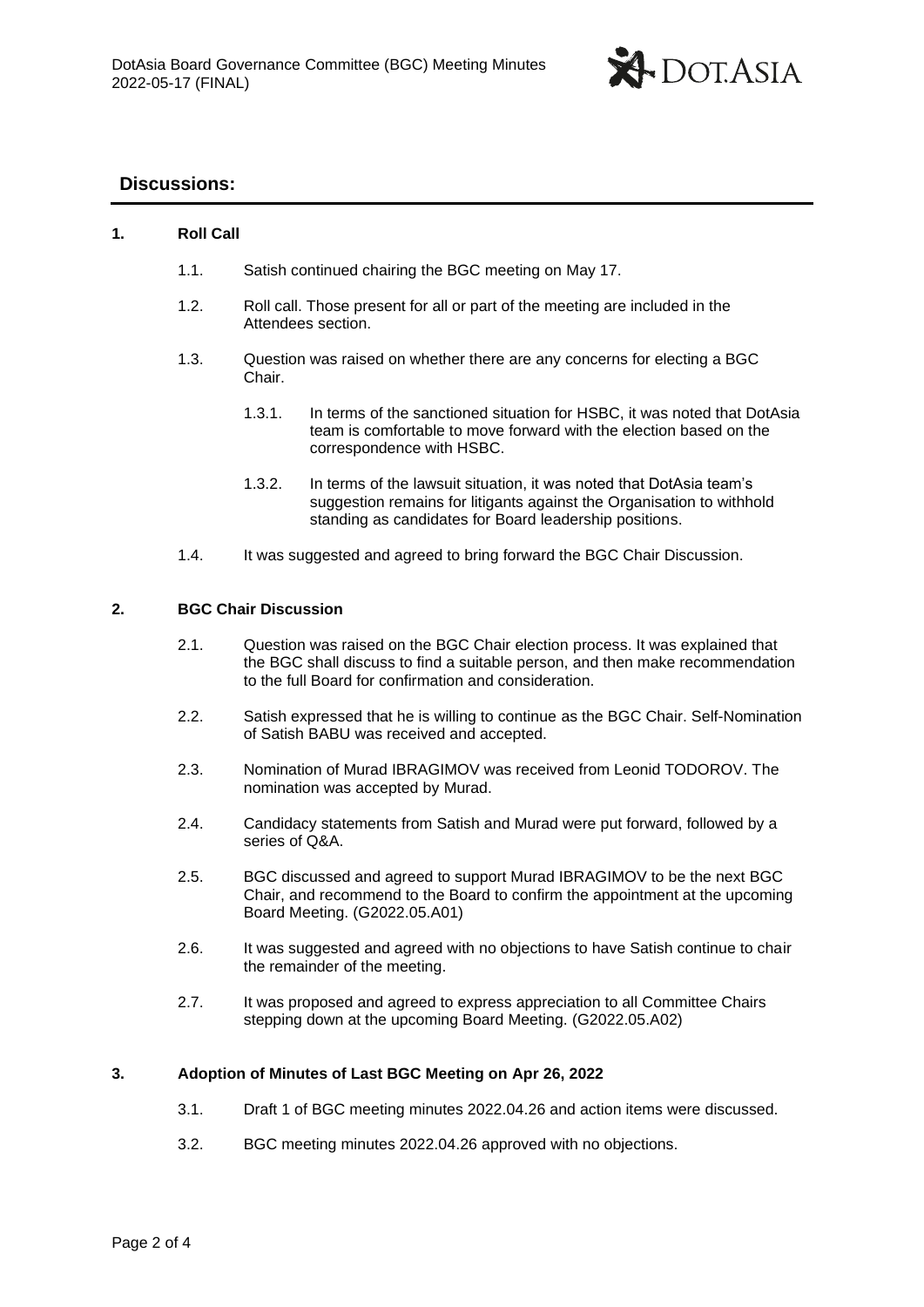

3.3. Concern was raised on the discussion about changing legal counsel. It was noted and suggested to bring the discussion also to the full Board.

#### **4. Board Papers**

- 4.1. Draft template of Board Papers was presented and briefed to BGC for discussion.
- 4.2. It was suggested to follow the confidential level as ISO 27001: Information Security Management System: Confidential, Internal, and Public.
	- 4.2.1. It is anticipated that certain Board Papers may become publicly available for different purposes, where the Board Paper is Confidential if it is under discussion at the Board, and the Board Paper would be Public when the discussion is completed and the Board decided to make a particular Board Paper publicly available.
	- 4.2.2. It was suggested to add few notations regarding the status of the Board Paper to make it clearer.
- 4.3. It was suggested to include the proposed resolution in the Board Paper for Board consideration. It was explained that the Board Paper would include a draft resolution when the discussion is getting close to a final Board Resolution.
- 4.4. Question was raised on how individual Board Members are to author Board Papers. It was highlighted that Board Members are welcome to make suggestions, edits or changes to develop Board Papers in a collective effort.
- 4.5. It was suggested to make the Board Paper, or a summary of it, publicly available after discussion.
	- 4.5.1. It was commented that whether Board Papers should be made public should be in a case-by-case basis.
	- 4.5.2. It is anticipated that certain information in different versions shall remain confidential, like internal matters or discussion about sensitive matters, and that if the Board eventually decides to make a particular Board Paper public, some redactions may be required.
- 4.6. It was suggested to add another confidential level of Available to Members to address the transparency to DotAsia Members. It was commented that the particular confidential level would depend on a number of factors, including legal opinion that DotAsia might have received.
- 4.7. A pilot Board Paper regarding the updates of BGC-001 and BGC-002 was presented and briefed to the BGC as an example. Further discussion to be continued at the next BGC meeting.

### **5. Proxy Processes (Board and Members Meetings)**

- 5.1. Brief background of consideration of proxy processes was presented and briefed to BGC.
- 5.2. It was highlighted that the proxy process is currently intentionally not included in the DotAsia M&A to support a more deliberative governance process and avoid amassing of votes, and that a proxy process was developed specifically for the purpose of Board Chair Elections only.